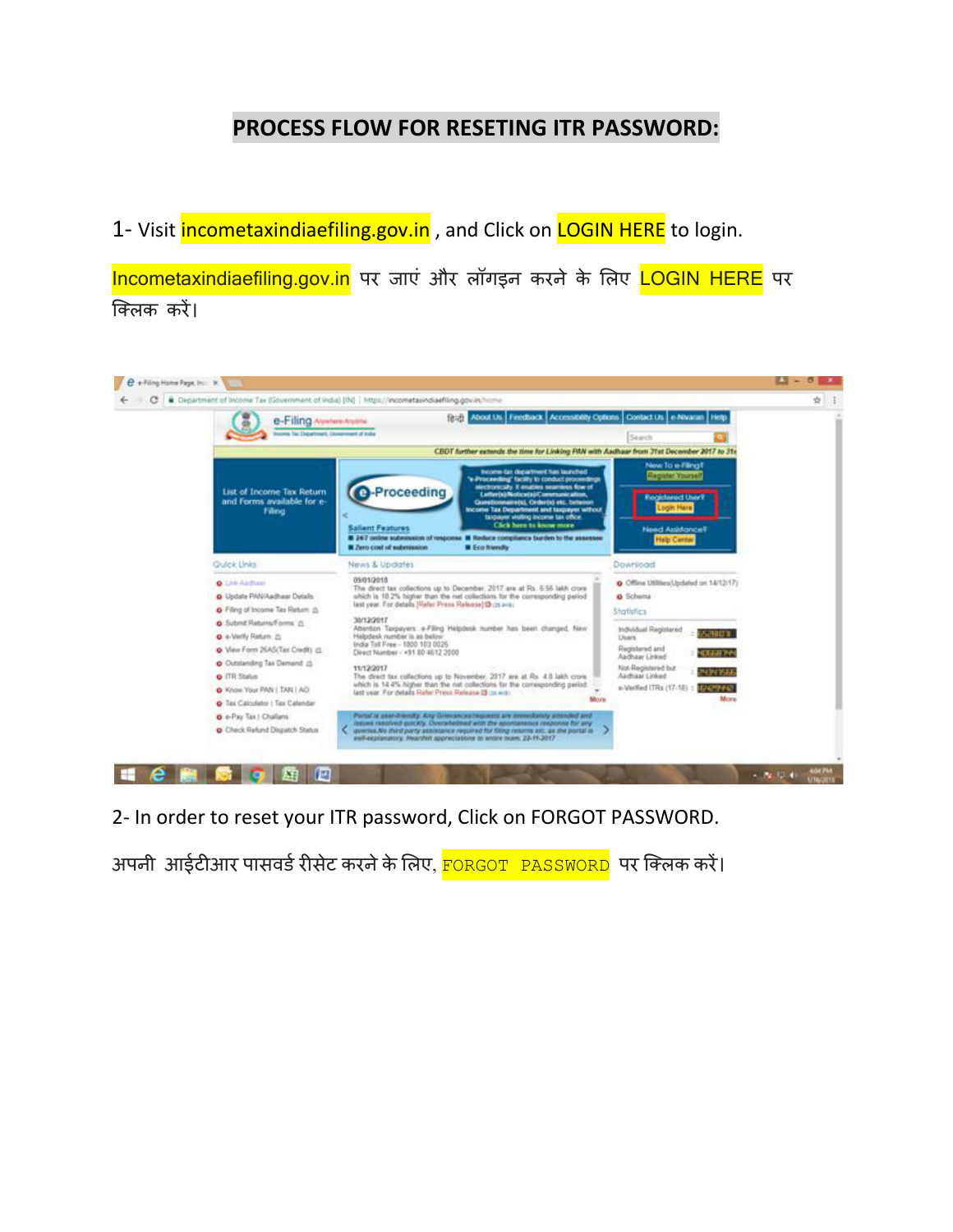| Home Downloads News & Updates      |                                                          | & Legin   Register                                                                                                    |  |
|------------------------------------|----------------------------------------------------------|-----------------------------------------------------------------------------------------------------------------------|--|
| Login                              |                                                          | Trouble Logging Inf                                                                                                   |  |
| User ID <sup>+</sup><br>Password * |                                                          | + User ID is not case sensitive.<br>· Password is case sensitive.<br>. Make sure that the details entered are correct |  |
| Captcha Code                       |                                                          |                                                                                                                       |  |
| Enter Captcha ~                    | Forgot Password?                                         |                                                                                                                       |  |
|                                    | New Users? Register<br>e-Filing Login Through NetBanking |                                                                                                                       |  |
|                                    |                                                          |                                                                                                                       |  |
|                                    |                                                          |                                                                                                                       |  |

3-Enter the PAN as your USER ID, and captcha Code, then select continue.

अपनी यूजर आईडी में PAN डाले, और <mark>CONTINUE</mark> पे सेलेक्ट करे।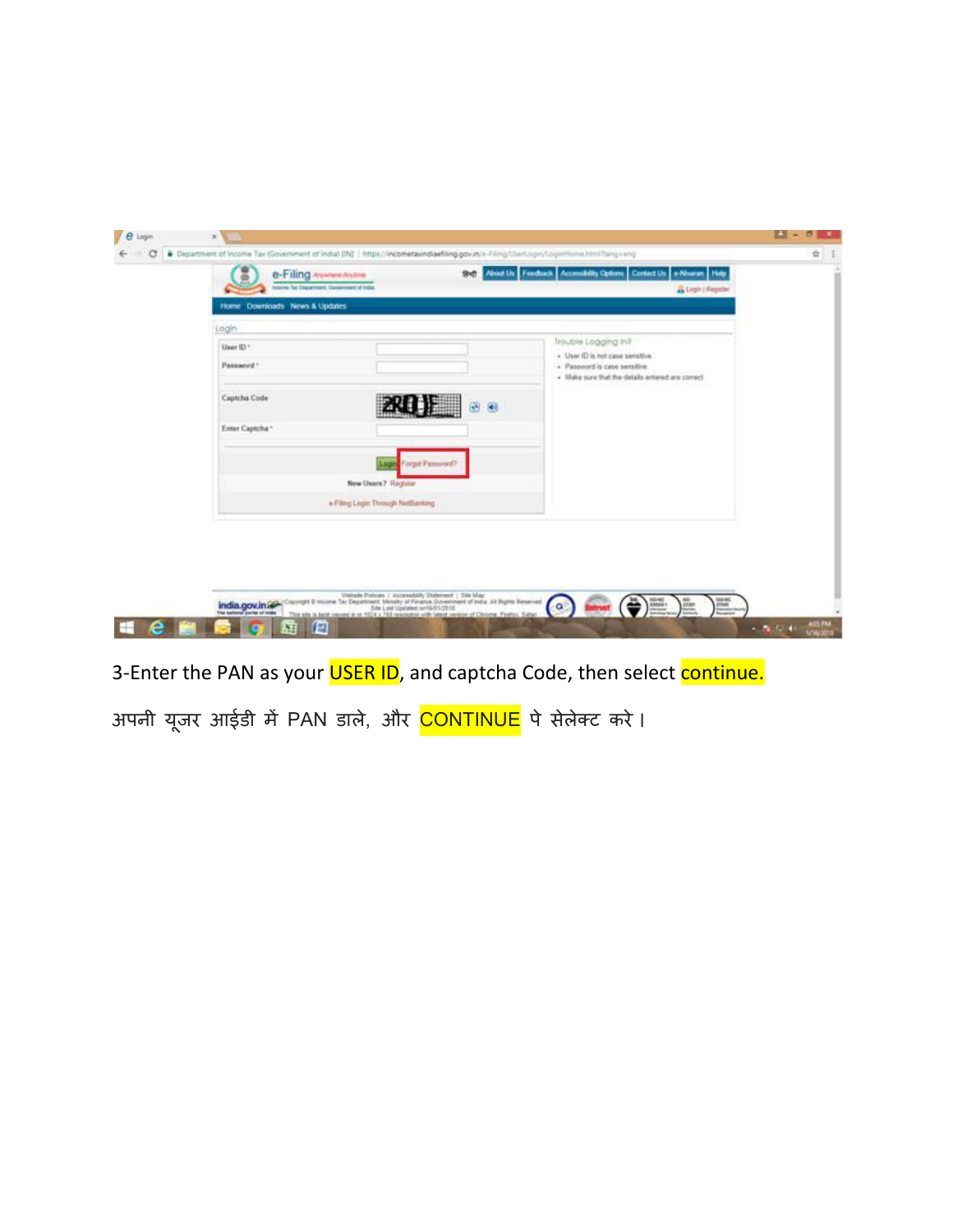| c | Pepartment of income Tax (Government of India) (IN)   https://incometaxindiaefiling.gov.in/v-Filing/ResetPassword/User(DCapturePage.html                                   |                                                                                       | ÷ |
|---|----------------------------------------------------------------------------------------------------------------------------------------------------------------------------|---------------------------------------------------------------------------------------|---|
|   | e-Filing AsystemAsystem                                                                                                                                                    | About Us Feedback Accessibility Options Contact Us e-Nivaran Help<br>Login   Register |   |
|   | Income fair Department, Government of India                                                                                                                                |                                                                                       |   |
|   | Home Downloads News & Updates                                                                                                                                              |                                                                                       |   |
|   | Reset Password                                                                                                                                                             |                                                                                       |   |
|   | User ID *                                                                                                                                                                  |                                                                                       |   |
|   |                                                                                                                                                                            |                                                                                       |   |
|   | Captcha Code                                                                                                                                                               | 552CSU @ @                                                                            |   |
|   | Enter Captcha *                                                                                                                                                            |                                                                                       |   |
|   | OR                                                                                                                                                                         |                                                                                       |   |
|   | Visually challenged users can use the below OTP option instead of image captcha                                                                                            |                                                                                       |   |
|   | Request OTP                                                                                                                                                                |                                                                                       |   |
|   |                                                                                                                                                                            |                                                                                       |   |
|   |                                                                                                                                                                            |                                                                                       |   |
|   |                                                                                                                                                                            |                                                                                       |   |
|   |                                                                                                                                                                            |                                                                                       |   |
|   |                                                                                                                                                                            |                                                                                       |   |
|   |                                                                                                                                                                            |                                                                                       |   |
|   |                                                                                                                                                                            |                                                                                       |   |
|   |                                                                                                                                                                            |                                                                                       |   |
|   | Copyright & Househ Policies   Accessibility Statement   Site Map<br>Copyright & Househe Tax Department, Manager of Pinasce, Government of India, at Rights<br>india.gov.in |                                                                                       |   |

4-The next screen will appear asking for the mode to reset the password, as shown below select the Option saying 'USING OTP'. You can also select 'USING AADHAR OTP', the opt will be send to your mobile number registered with AADHAR.

जैसा कि नीचे दिखाया गया है '<mark>USING OTP</mark>' को सेलेक्ट करे। आप 'USING AADHAR OTP' भी सेलेक्ट कर सकते है, OTP आपके आधार से जुड़े मोबाइल नंबर पर जाएगा ।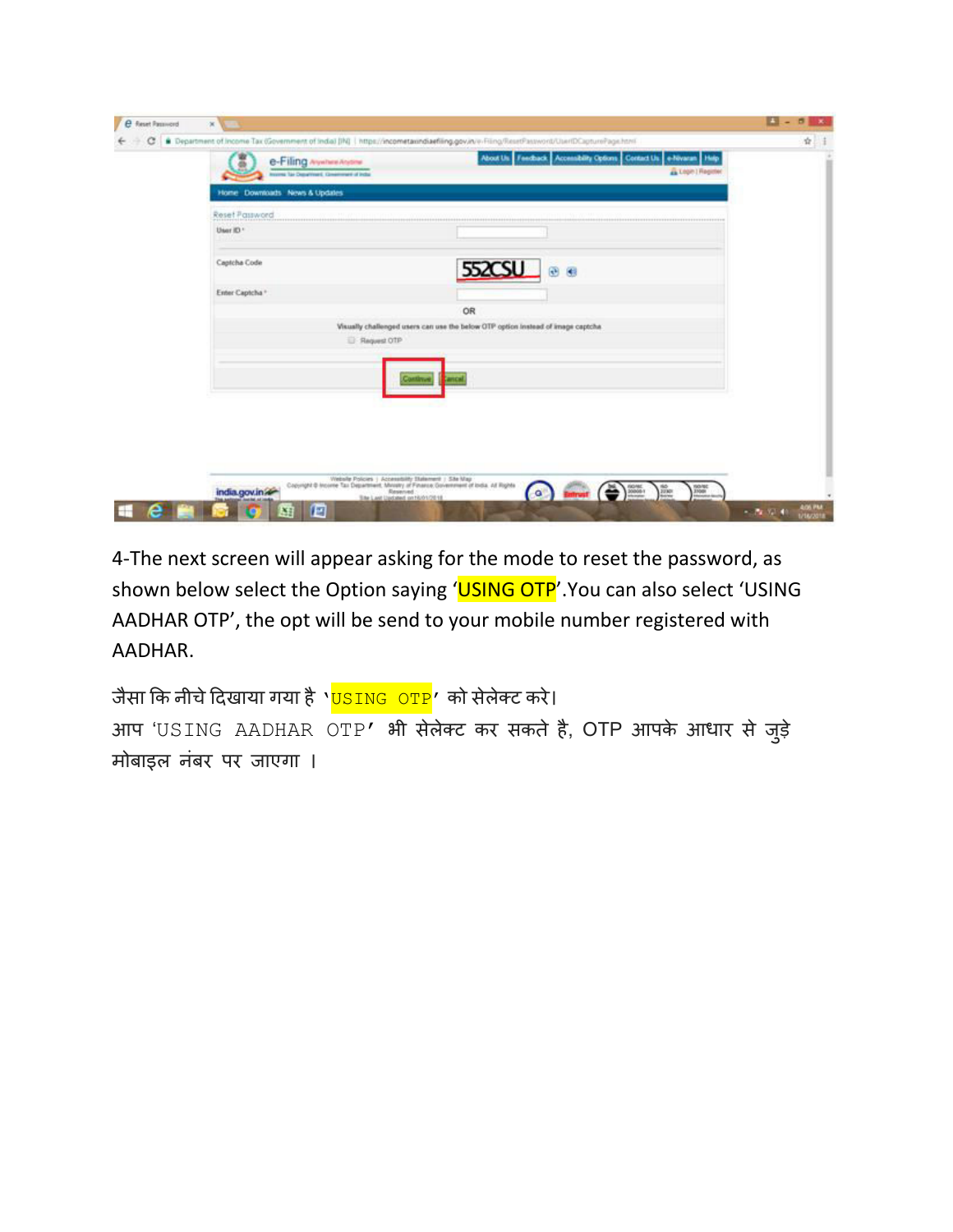| n @qov.in<br>$M$ Inbox (5) - shiva $\times$ |                                                                                                    | X   Digital Seva :: D X   Digital Seva :: D X   IS Goods & Servic: X   0 Home Page of C X   1 unread) - sna X                                                                  | e Reset Password X                                                                                                                  | $\vert \pm \vert$<br>o<br>×         |
|---------------------------------------------|----------------------------------------------------------------------------------------------------|--------------------------------------------------------------------------------------------------------------------------------------------------------------------------------|-------------------------------------------------------------------------------------------------------------------------------------|-------------------------------------|
| C                                           |                                                                                                    | A Department of Income Tax (Government of India) [IN] https://incometaxindiaefiling.gov.in/e-Filing/ResetPassword/ResetPasswolHomeAction.html?ID=-294745791&accountNumber=AXOP |                                                                                                                                     | ☆                                   |
|                                             | e-Filing Anywhere Anytime                                                                          | About Us Feedback Accessibility Options Contact Us e-Nivaran Help                                                                                                              |                                                                                                                                     |                                     |
|                                             | Income Tax Department, Government of India                                                         |                                                                                                                                                                                | Login   Register                                                                                                                    |                                     |
| Home Downloads News & Updates               |                                                                                                    |                                                                                                                                                                                |                                                                                                                                     |                                     |
| <b>Reset Password</b>                       |                                                                                                    |                                                                                                                                                                                |                                                                                                                                     |                                     |
| User ID                                     |                                                                                                    |                                                                                                                                                                                |                                                                                                                                     |                                     |
| Please select an option *                   |                                                                                                    | <b>Select</b>                                                                                                                                                                  |                                                                                                                                     |                                     |
|                                             |                                                                                                    | <b>Select</b><br><b>Answer Secret Question</b>                                                                                                                                 |                                                                                                                                     |                                     |
|                                             |                                                                                                    | <b>Upload DSC</b><br><b>Using OTP</b>                                                                                                                                          |                                                                                                                                     |                                     |
|                                             |                                                                                                    | <b>NET &amp; e-Filing Lo</b> Using Aadhaar OTP                                                                                                                                 |                                                                                                                                     |                                     |
|                                             |                                                                                                    |                                                                                                                                                                                |                                                                                                                                     |                                     |
|                                             |                                                                                                    |                                                                                                                                                                                |                                                                                                                                     |                                     |
|                                             |                                                                                                    |                                                                                                                                                                                |                                                                                                                                     |                                     |
|                                             |                                                                                                    |                                                                                                                                                                                |                                                                                                                                     |                                     |
|                                             |                                                                                                    |                                                                                                                                                                                |                                                                                                                                     |                                     |
|                                             |                                                                                                    |                                                                                                                                                                                |                                                                                                                                     |                                     |
|                                             |                                                                                                    |                                                                                                                                                                                |                                                                                                                                     |                                     |
|                                             |                                                                                                    |                                                                                                                                                                                |                                                                                                                                     |                                     |
|                                             |                                                                                                    |                                                                                                                                                                                |                                                                                                                                     |                                     |
|                                             | Website Policies   Accessibility Statement   Site Map                                              |                                                                                                                                                                                |                                                                                                                                     |                                     |
| india.gov.in                                | Copyright © Income Tax Department, Ministry of Finance Government of India. All Rights<br>Reserved | $-\mathbf{Q}$                                                                                                                                                                  | <b>ISO/IEC</b><br>27001<br>ISO/IEC<br>20000-1<br>Information<br>$\sum_{\text{Dosives}}^{\text{ISO}}$<br><b>Information Security</b> |                                     |
|                                             | Site Last Updated on 16/01/2018<br>些<br>X                                                          |                                                                                                                                                                                |                                                                                                                                     | 3:43 PM<br>▲   2 ● (*)<br>1/16/2018 |

5-In order to receive the OTP, select the option 'REGISTERED EMAIL ID AND MOBILE NUMBER' as shown below, you can also select the option 'New email id and mobile number' if the registered number is not available.

ओटीपी प्राप्त करने के लिए, नीचे दिखाए गए अनुसार <mark>REGISTERED EMAIL ID AND MOBILE NUMBER'</mark> विकल्प पर क्लिक करें, अगर पंजीकृत नंबर उपलब्ध नहीं है तो आप 'New email id and mobile number' विकल्प भी चुन सकते हैं।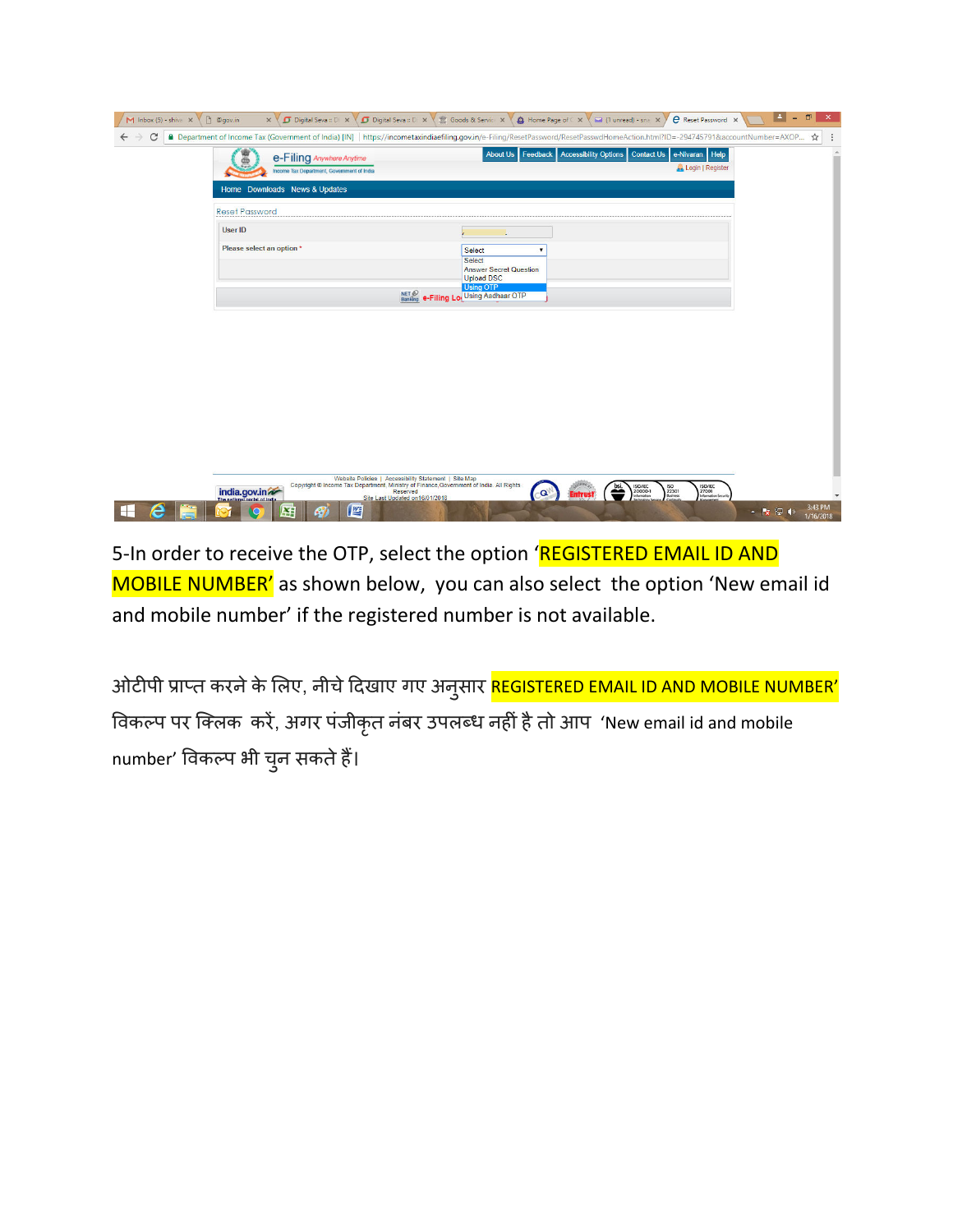| Department of income Tax (Government of indial) (IN)   https://incometaxindiaefiling.gov.in/e-Filmp/ResetPassword/Redirection.html<br>e-Filing AsystemAsystem<br>some far Digitalment, Consentent of Vola. | About Us Feechack Accessibility Options Contact Us e-Nivanas Holp<br>Logih   Register                                           |  |
|------------------------------------------------------------------------------------------------------------------------------------------------------------------------------------------------------------|---------------------------------------------------------------------------------------------------------------------------------|--|
| Home Downloads News & Updates                                                                                                                                                                              |                                                                                                                                 |  |
| Reset Password with OTP                                                                                                                                                                                    |                                                                                                                                 |  |
| User 10                                                                                                                                                                                                    |                                                                                                                                 |  |
|                                                                                                                                                                                                            | III Non-Resident (Your claim of being Non-Resident will be verified from PAN database<br>of the DGIT (International Taxation)). |  |
| Please select one option "                                                                                                                                                                                 | Registered Email ID and Mobile Number<br>To New Email to and Mobile Number                                                      |  |
| <b>Validation</b><br>Cancol                                                                                                                                                                                |                                                                                                                                 |  |
|                                                                                                                                                                                                            |                                                                                                                                 |  |
|                                                                                                                                                                                                            |                                                                                                                                 |  |
|                                                                                                                                                                                                            |                                                                                                                                 |  |
|                                                                                                                                                                                                            |                                                                                                                                 |  |
|                                                                                                                                                                                                            |                                                                                                                                 |  |
|                                                                                                                                                                                                            |                                                                                                                                 |  |
|                                                                                                                                                                                                            |                                                                                                                                 |  |

6-Click on **VALIDATE**, the otp will be sent to the registered email id and mobile number as selected .

<mark>VALIDATE</mark> पर क्लिक करें, ओटीपी पंजीकृत ईमेल आईडी और मोबाइल नंबर पर भेजा जाएगा।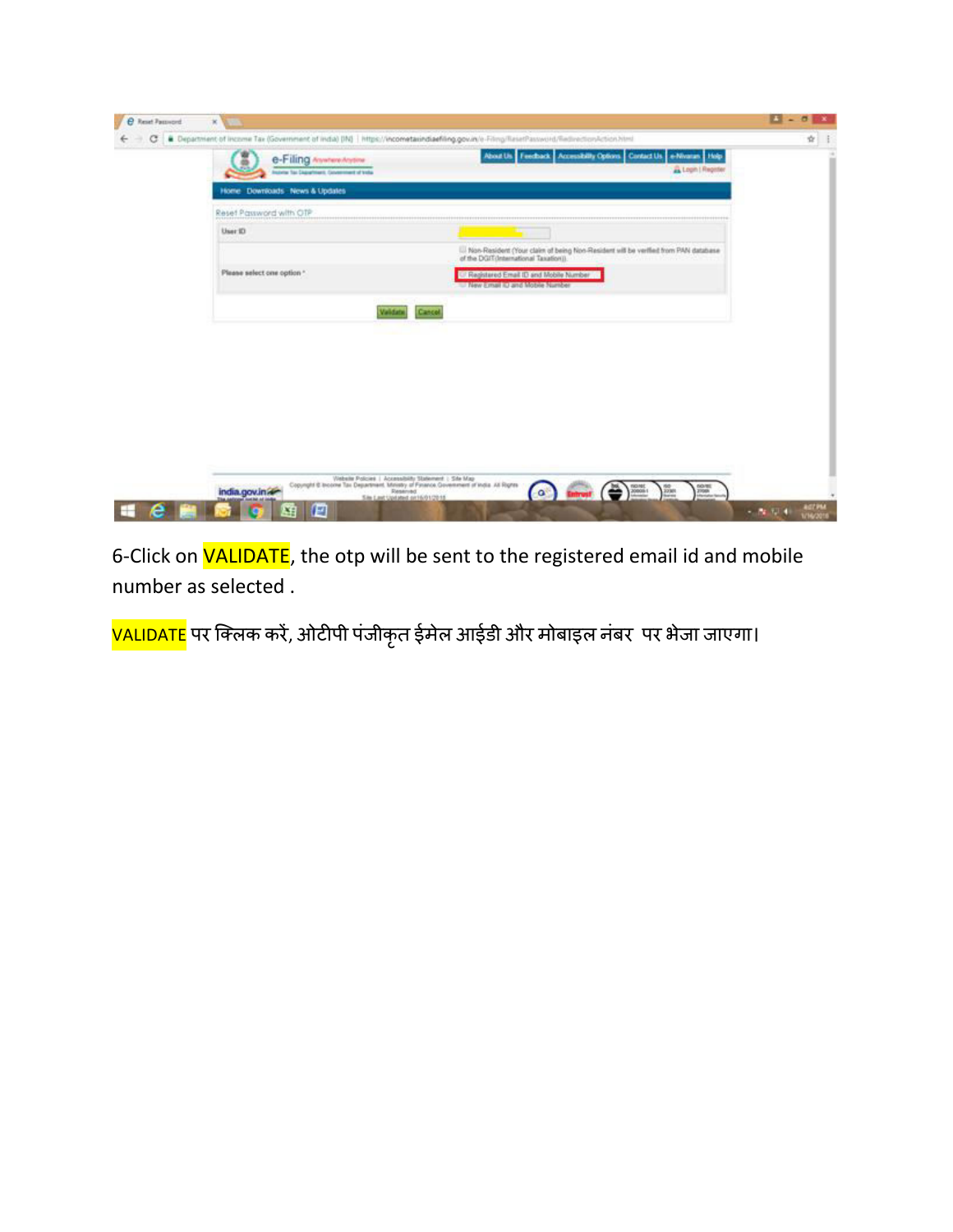|                               | e-Filing Assemblation<br>torem Tax Department, Covenement of Felix | About Us Feedback Accessibility Options Contact Us + Nivaran Help<br>Login   Register                                                                                                                                                |  |
|-------------------------------|--------------------------------------------------------------------|--------------------------------------------------------------------------------------------------------------------------------------------------------------------------------------------------------------------------------------|--|
| Home Downloads News & Updates |                                                                    |                                                                                                                                                                                                                                      |  |
| Reset Password with OTP       |                                                                    |                                                                                                                                                                                                                                      |  |
| User ID                       |                                                                    | <u> The Common State State State State State State State State State State State State State State State State State State State State State State State State State State State State State State State State State State State</u> |  |
|                               |                                                                    | 1. Non-Resident (Your claim of being Non-Resident will be verified from PAN database<br>of the DGIT(International Taxation)).                                                                                                        |  |
| Please select one option "    |                                                                    | <sup>*</sup> Registered Email ID and Mobile Number<br><sup>12</sup> New Email 10 and Mobile Number                                                                                                                                   |  |
| E-mail ID                     | snoson7@yahoo.com                                                  |                                                                                                                                                                                                                                      |  |
| Mobile Number                 | BEXXXXXXXXXX                                                       |                                                                                                                                                                                                                                      |  |
|                               | Validate<br>मानामा                                                 |                                                                                                                                                                                                                                      |  |
|                               |                                                                    |                                                                                                                                                                                                                                      |  |

7-Enter the OTP received on the registered email id and mobile number, and click on **VALIDATE**.

पंजीकृत ईमेल आईडी और मोबाइल नंबर पर प्राप्त OTP डाले, और <mark>VALIDATE</mark> पर क्लिक करें।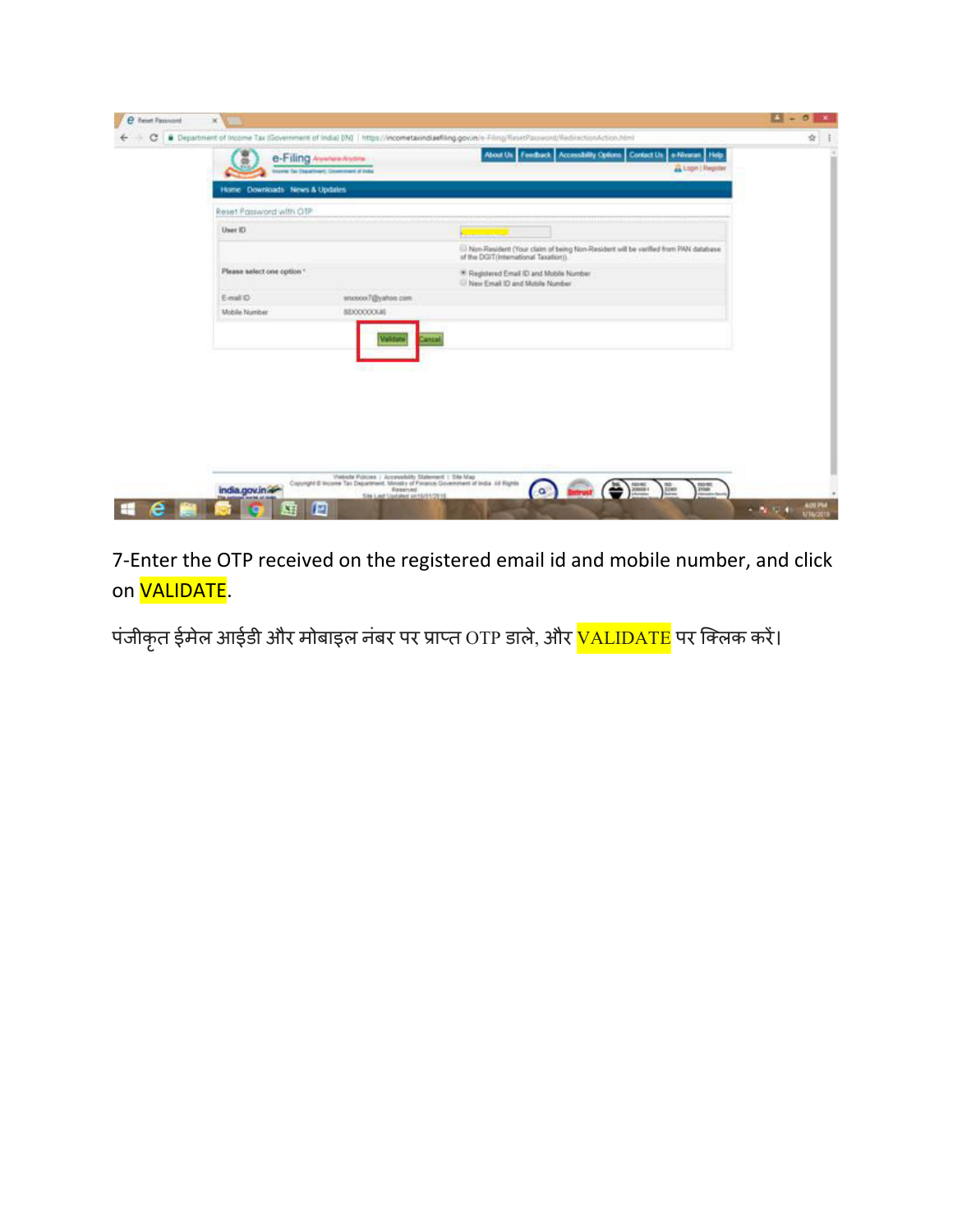| e<br><b>Reset Password</b> | Shaqar07@yahoo.com - X<br>$\times$                                                                                                         |                                                                                                                                                                                                                          |                                                                                                                                                                                                                                                                                                                                                                                            | n                                 |
|----------------------------|--------------------------------------------------------------------------------------------------------------------------------------------|--------------------------------------------------------------------------------------------------------------------------------------------------------------------------------------------------------------------------|--------------------------------------------------------------------------------------------------------------------------------------------------------------------------------------------------------------------------------------------------------------------------------------------------------------------------------------------------------------------------------------------|-----------------------------------|
| C                          | e-Filing Anywhere Anytime<br>Income Tax Department, Government of India<br>Home Downloads News & Updates                                   | Publisher Department of Income Tax (Government of India) [IN] https://incometaxindiaefiling.gov.in/e-Filing/ResetPassword/ResetPasswordWithSecurity.html                                                                 | About Us Feedback Accessibility Options Contact Us e-Nivaran Help<br>Login   Register                                                                                                                                                                                                                                                                                                      | $O_T$<br>☆                        |
|                            | <b>Reset Password</b><br>User ID*<br>E-mail OTP *<br>Mobile OTP *<br>Validate<br>folder(mail id - DONOTREPLY@incometaxindiaefiling.gov.in) | AXOPN8440L<br>Please provide the OTPs you received to your Email-ID and Mobile Number<br><br><br>Cancel<br><b>Cesend OTF</b><br>Please check for email from Department for OTP in your Inbox as well as the Spam or Junk | Instructions<br>+ Fields marked with asterisk(*) are mandatory<br>+ Please enter the OTP received in the Mobile<br>Number and Email ID in the respective fields and<br>click on validate button.<br>+ If you have not received the OTP within 2 minutes,<br>please click on Resend OTP button to receive the<br>OTP again.<br>+ Resend OTP button will be enabled only after 2<br>minutes. |                                   |
|                            | india.gov.in<br>些<br>¥Ë                                                                                                                    | Website Policies   Accessibility Statement   Site Map<br>Copyright © Income Tax Department, Ministry of Finance Government of India. All Rights<br>Reserved<br>Site Last Updated on 16/01/2018                           | <b>ISO/IEC</b><br>ISO/IEC<br>20000-1<br>ISO<br>22301<br>Business<br>27001<br>Information Security<br>$-\mathbf{Q}$                                                                                                                                                                                                                                                                         | 4:10 PM<br>  ※ 記 (の)<br>1/16/2018 |

8-Now, Enter and confirm a new password, and click on **SUBMIT**.

अब, एक नया पासवर्ड दर्ज करें और पुष्टि करें, और <mark>SUBMIT</mark> पर क्लिक करें।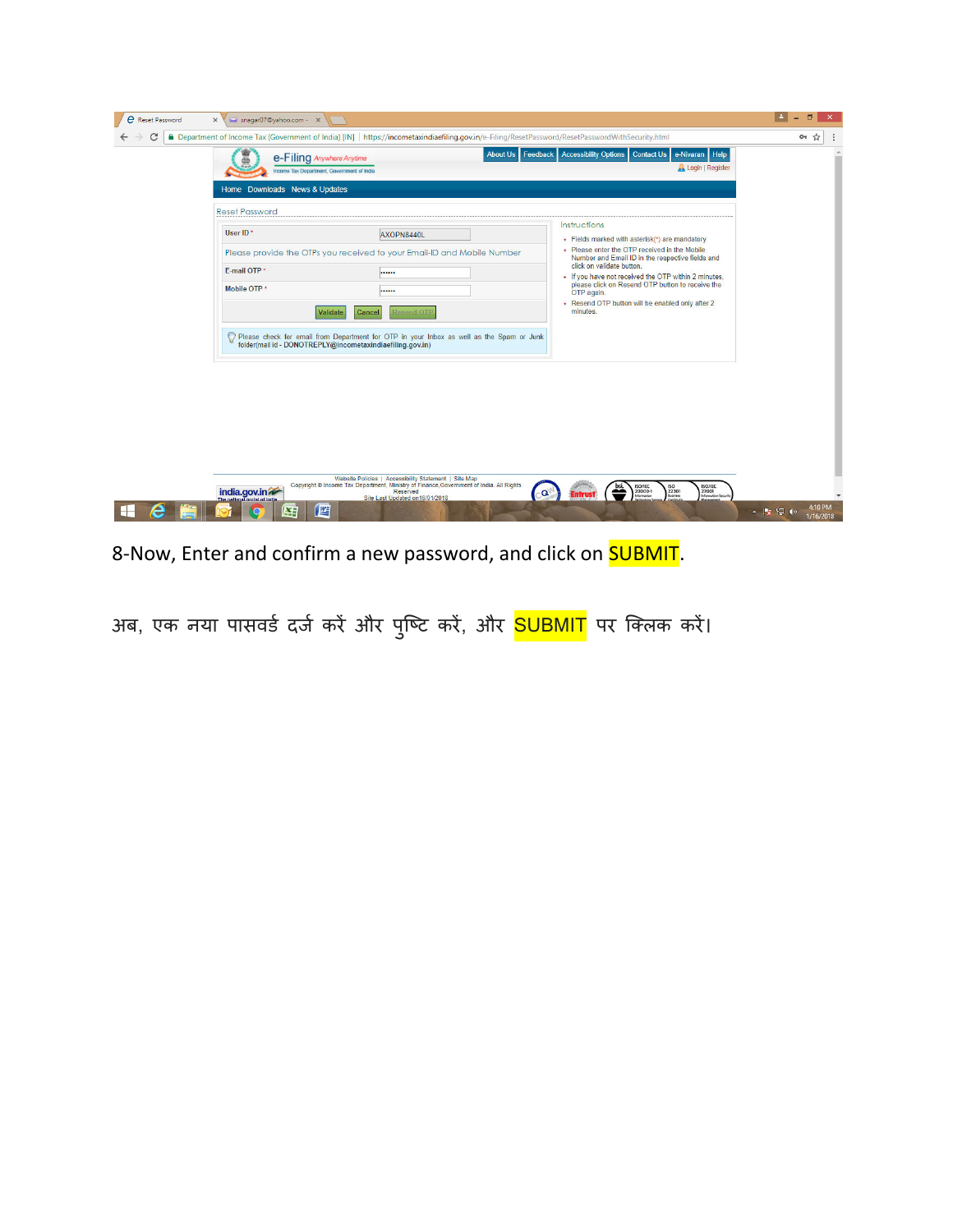| e-Filing Anywhere Anytime<br>Income Tax Department, Government of India |                  |           | About Us Feedback Accessibility Options<br>Contact Us e-Nivaran Help<br>Login   Register                                                                                                          |  |
|-------------------------------------------------------------------------|------------------|-----------|---------------------------------------------------------------------------------------------------------------------------------------------------------------------------------------------------|--|
| Home Downloads News & Updates                                           |                  |           |                                                                                                                                                                                                   |  |
| <b>Change Password</b>                                                  |                  |           |                                                                                                                                                                                                   |  |
| Enter New Password *                                                    | Strong<br>       |           | Instructions<br>+ Fields marked with asterisk(*) are mandatory                                                                                                                                    |  |
| Confirm Password*                                                       |                  | Confirmed | + Password is case-sensitive                                                                                                                                                                      |  |
|                                                                         | Submit<br>Cancel |           | + A password needs to be between 8-14 characters.<br>It should be a combination of upper and lower case<br>letters and must contain atleast one alphabet, one<br>number and one special character |  |
|                                                                         |                  |           | + Space is not allowed in password.                                                                                                                                                               |  |
|                                                                         |                  |           | + The new Password cannot be the same as three<br>previous Passwords.                                                                                                                             |  |
|                                                                         |                  |           | • The New Password and the Confirm Password<br>should be same                                                                                                                                     |  |
|                                                                         |                  |           | • Never share your password with others                                                                                                                                                           |  |
|                                                                         |                  |           |                                                                                                                                                                                                   |  |

9-The password has been reset, and a transaction number will be displayed on the screen, save it for future reference.

पासवर्ड रिसेट होने के बाद स्क्रीन पर एक ट्रांसक्शन आईडी दिखाई देती, फ्यूचर रेफेरेंस के लिए इसे सेव कर ले।